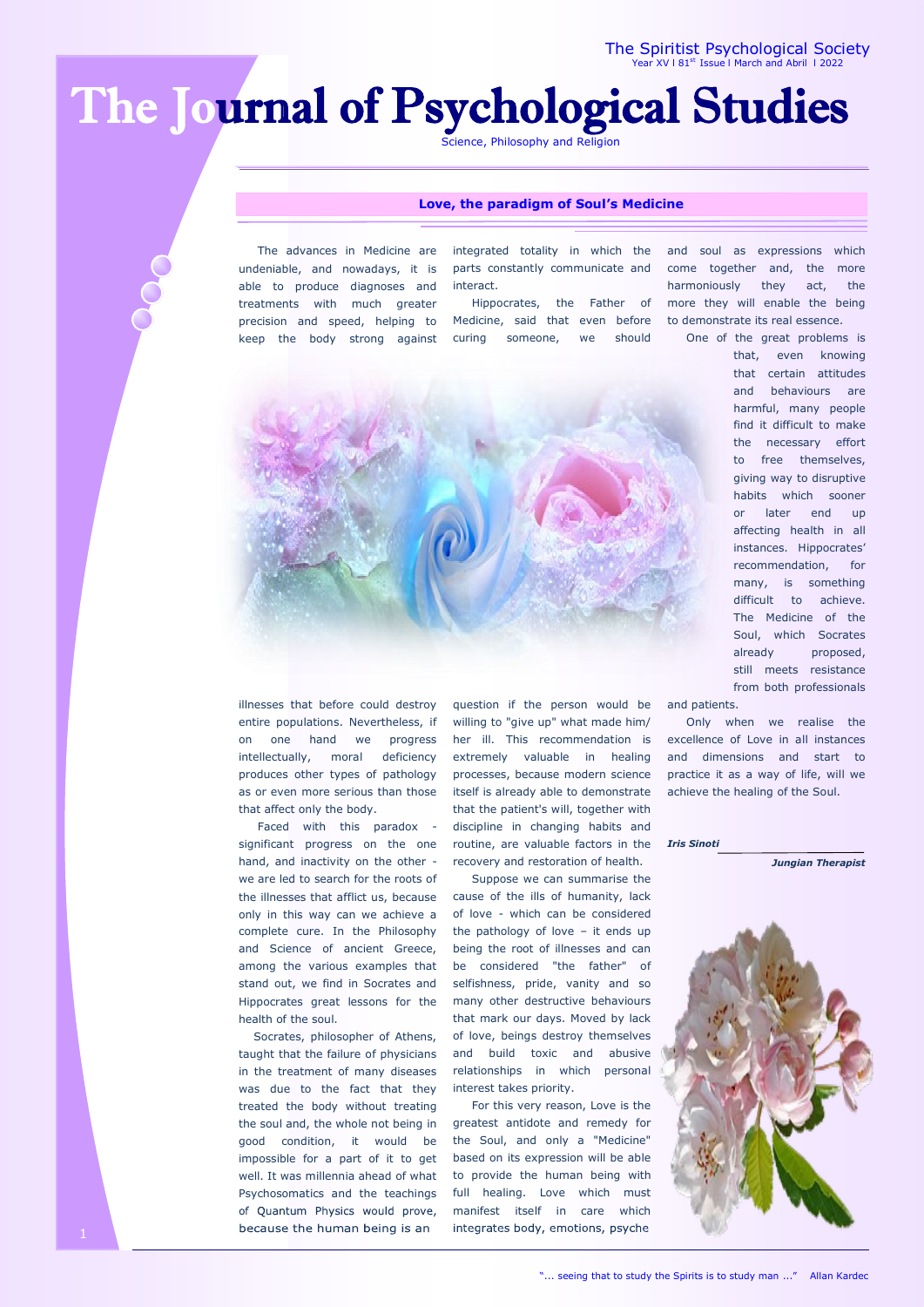# **Depression and the search for God Why are we sad?**

 The statistics of Depression have been so frightening that, although we are still at the beginning of the new century (and millennium), it has been pointed out as one of the evils, if not the evil that denotes our times. Concerning issues of physical, psychic and spiritual order, because

various factors that can lead to depression. Allied to medical treatment, psychotherapy helps patients understand and deal with their own emotions. As the condition often involves a deep sadness, an emotion that many people find difficult to deal with and



it affects the being in an entire way, despite all the advances in diagnosis and treatment, there is still much to learn about the depressive disorder, as it manifests itself in the particularity of each individual. So much so that the psychologist James Hollis prefers to speak of "Depressions" in plural, given the uniqueness of the process according to the characteristics of the patient.

 In the face of this complex picture, we should not underestimate the issue, saying that it is a matter of "lack of God", weakness or other judgemental expressions which end up placing the blame only on the patient and on his lack of attitude towards existence. Certainly, the attitude and will are determining factors to overcome the situation, but often the genetic and brain issues require the use of psychoactive drugs to balance the synapses, as well as hormones in disharmony, among the

understand, the search for meaning and significance in life is of fundamental importance.

 Depression presents itself as an invitation to self-knowledge, and for many patients it is a journey into their inner selves. In this sense, we can understand the search for "god" (in lowercase), not as a formal religious process, but one which involves the essence of "religare", as only when we are connected to ourselves, we can we speak of a search for God (in capital letters), which goes far beyond any religious bond. For many who have experienced Depression, or who continue to deal with it, it ends up being a very profound journey, which, although it is painful, presents a treasure of enormous value.

#### *Cláudio Sinoti*

 *Jungian Therapist*

 Sadness is characterized by the lack of joy, mood, willingness, and other emotions of dissatisfaction with life and its events.

 However, what is not said in the media is that sadness is part of human existence. It is not possible to spend our lives smiling all the time, which would be characterized as a behavioural defect. The opposite of what the social networks and the media promote by showing people always happy, showing a constant happiness, even if it is nonexistent.

 Life gives (or presents) challenges to be overcome, more complex moments that demand our attention and often expose our emotions.

 The current Covid 19 coronavirus pandemic has ended up increasing the distance between desire and reality. The latter has proved more difficult to face because it goes against our expectations and hopes for a better life in the short term.

The Gospel According to Spiritism refers to melancholy as a natural human feeling, therefore, of nostalgia for the spiritual life. However, deep sadness can lead to depression, and this is where the work of the Psychology professional comes in.

 In order to avoid this more serious process, we must accept life as it is and seek ways to make our great expectations viable with small pleasures: eating well, physical exercise, good reading, enrolling on good courses, dedicating ourselves to our profession, maintaining virtual contact with friends and relatives, caring for plants and animals, taking care of the house, keeping a disciplined schedule. And above all have faith, be optimistic and always pray.

*Sonia Theodoro da Silva*



# **Editorial Staff**

**Journalist**  Katia Fabiana Fernandes - n° 2264

**Editor** Evanise M Zwirtes

### **Collaborators**

Maria Angélica de Mattos - Revision Cintia C. Dos Santos - English Translation Karen Dittrich - German Translation Hannelore P. Ribeiro-German Translation Lenéa Bonsaver - Spanish Translation Nicola P Colameo - Italian Translation Sophie Giusti - French Translation Seweryna Akpabio-klementowska - Tłumaczenie na język polski

# **Reporting**

Iris Sinoti Cláudio Sinoti Sonia Theodoro da Silva Lusiane Bahia Davidson Lemela Sérgio Thiesen

**Graphic Design**  Evanise M Zwirtes

**Study Meetings (In Portuguese) Saturdays:** 05.00pm - 07.00pm **Sundays:** 08.00pm - 09.30pm **Mondays:** 08.00pm - 09.30pm **Wednesdays:** 08.00pm - 09.30pm

# **Study Meetings (English) Wednesdays:** 07.00pm - 07.30pm

BISHOP CREIGHTON HOUSE 378, Lillie Road - SW6 7PH - London Information: 0207 3414948 E-mail: spiritistps@gmail.com **[www.spiritistps.org](http://www.spiritistps.org)** Registered Charity N° 1137238 Registered Company Nº 07280490

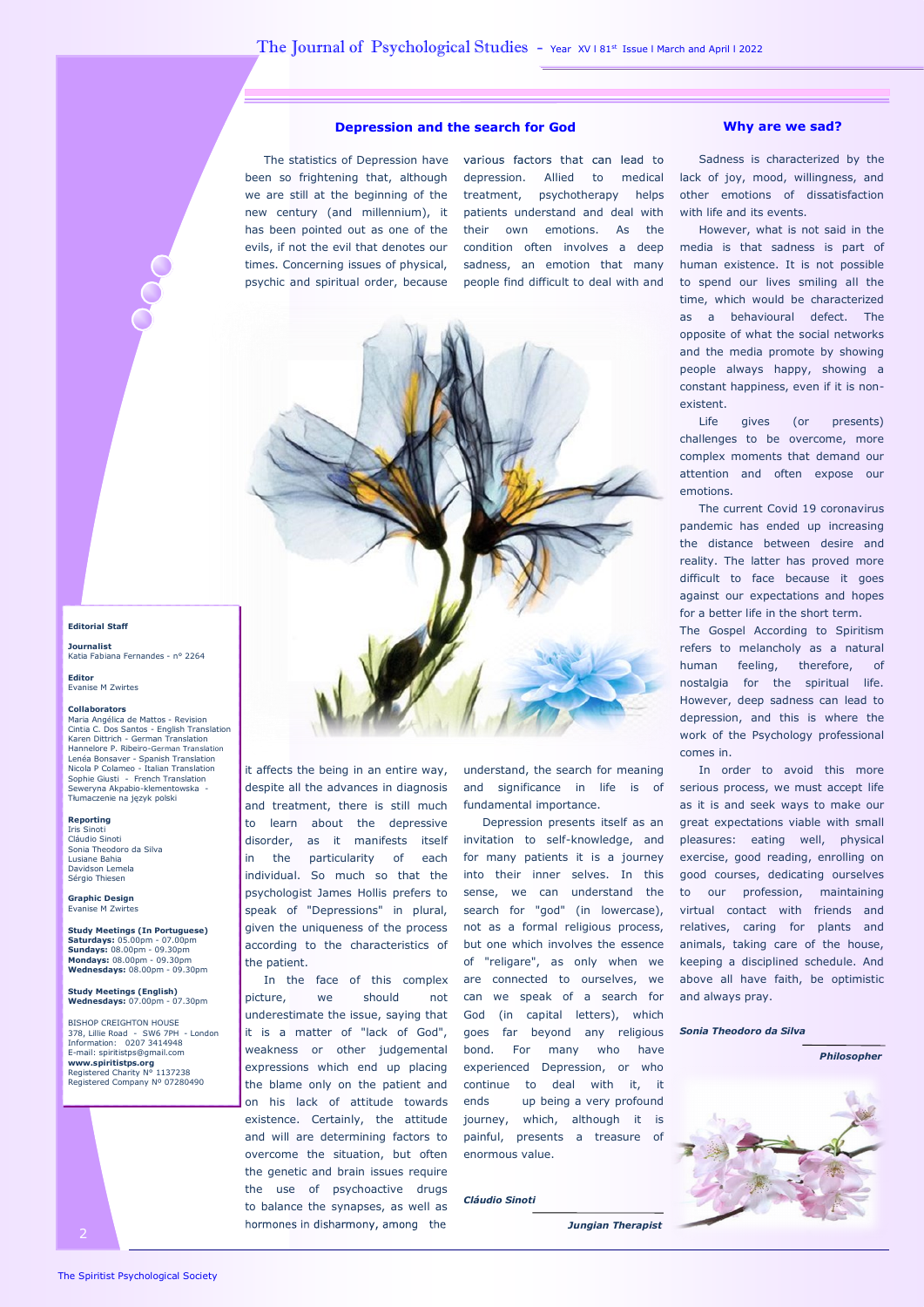"I Am". This expression translates see your reflected image. However, old, with lively eyes, who was Jesus did not hesitate to affirm: the consciousness of oneself. Whoever communicates in this way understands who he really is, what his wills and objectives are, what truth dwells within, he understands the integrity of the self.

 He/she possesses, therefore, personal autonomy, which is the capacity to govern him/herself, which does not allow illusions or pretences, or even influence in thoughts, words and actions.

 Ideas of giving up, of sadness, of revenge, time and again, invade the mental field, presenting

themselves as solutions to the various challenges of existence. However, they are lures, and to follow these paths, leads the being to the loss of his own selfmanagement.

 For this reason, Jesus warned about prayer and vigilance, so that the spiritual being may remain awake, improving his discernment, maintaining coherence, logic and lucidity. And he also indicated: "You are the salt of the earth... You are the light of the world" (Mt 5:13-16). He thus highlighted the potentialities of the Spirit, and, at the same time, the goal to be reached.

 "I Am! Jesus called Humanity to live the Era of profound truth that He came to inaugurate and lead. To observe His steps and His choices is to decide to fix the real elucidations of life and to promote an efficient program of personal achievements.

*Lusiane Bahia*



# **Personal Autonomy Psychological escape and self-encounter**

appearance: heavier, older, the way down on my knees. you speak, your gestures, attitudes,

 When you look in the mirror, you a laughing child of about five years this image is the one your eyes staring at me. Moved and without allow you to see: your physical knowing the reason for that, I bent

etc. However, when you have to close to my chest, then I looked I hugged the child, bringing him



facing physical or emotional difficulties, your inner world reveals itself, the one that does not appear in the mirror. Thinking about it, do you believe that there is an echo of resonance between your external world - which appears in the mirror and your internal world? - which you do not see? Does what you reveal on the outside agree with what you feel on the inside? Do you feel free to decide about your choices, or do you run away from yourself in a psychological throw into guilt, insecurity or stress?

up remembering that I had been in a place full of flowers of all colours. The sky was an incomparable blue. illuminated and warmed my face.

someone was coming towards me, nevertheless, I could not distinguish. He was quickly approaching, stretching out his arms as if he wanted to give me a hug. When he came close, I recognized him. It was

face obstacles in life, when you are into his eyes, and I had no doubts, it was me. Yes, I was standing in front of myself at the age of five. He looked at me with his bright little eyes waiting for me to say something. I thought: What would I say to that child? What would I say to myself?

 Last night I had a dream. I woke memories of my past that I A cool breeze blew, and the mild sun you again. I will protect you I noticed that in the distance I want to be again that child I I held his face and with a suffocated voice I said: "Only I know what you have experienced. How I regret having wasted my time with things that did not deserve it. How I regret having cried for something that was not worth it. How I miss the no longer remember, I think they were stolen from me by fear or sadness. But I will never leave and you will always be with me; was and not be afraid of anything anymore..."

*Davidson Lemela*

 *Neuropsychologist*